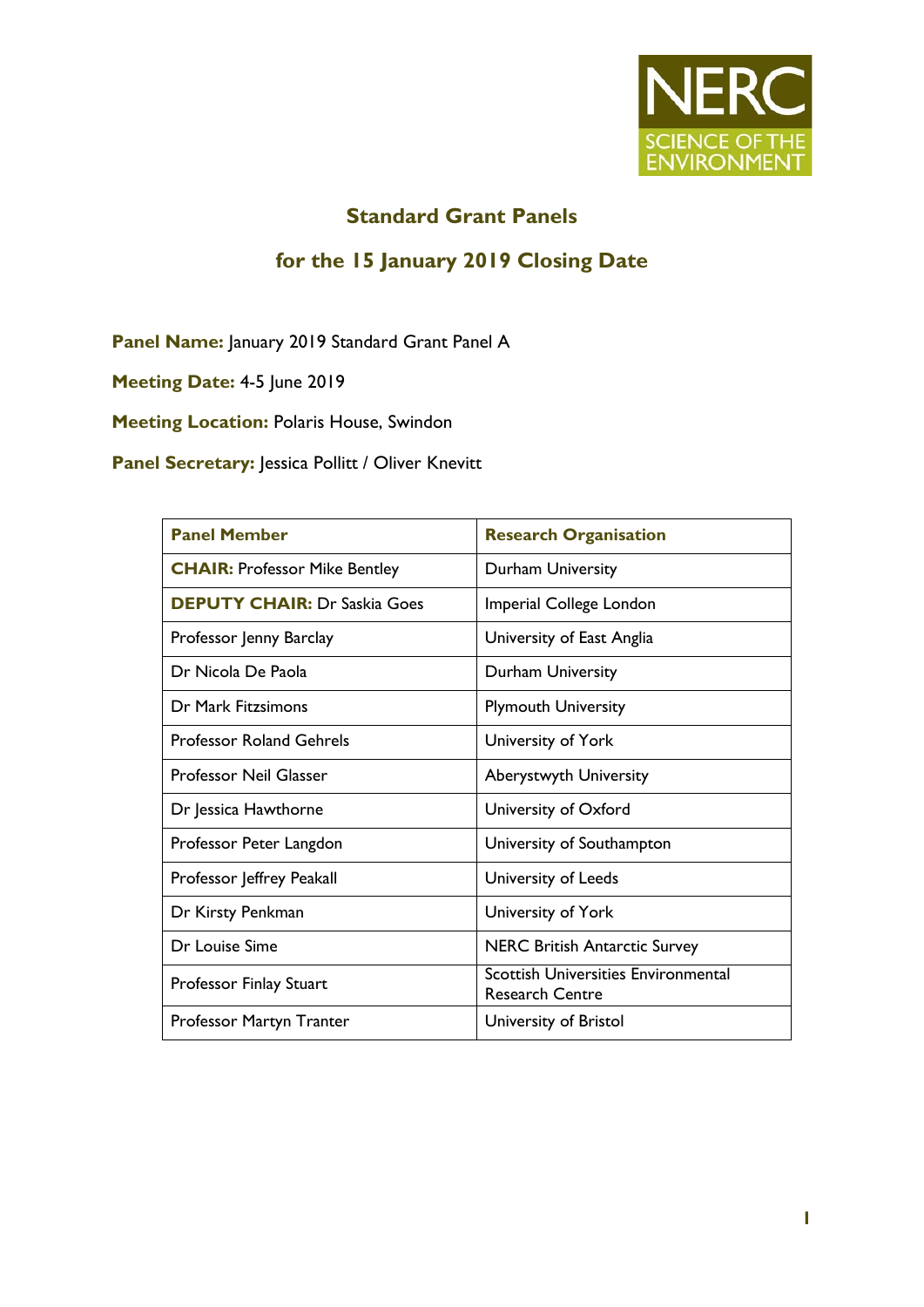

# **Standard Grant Panels**

#### **for the 15 January 2019 Closing Date**

**Panel Name:** January 2019 Standard Grant Panel B

**Meeting Date:** 11-12 June 2019

**Meeting Location:** Polaris House, Swindon

**Panel Secretary:** Georgina Colley / Victoria Wickens / Rebecca Scott

| <b>Panel Member</b>                        | <b>Research Organisation</b>      |
|--------------------------------------------|-----------------------------------|
| <b>CHAIR: Professor Matthew Collins</b>    | University of Exeter              |
| <b>DEPUTY CHAIR:</b> Dr Jacqueline Russell | Imperial College London           |
| Professor Sheldon Bacon                    | National Oceanography Centre      |
| <b>Professor William Bloss</b>             | University of Birmingham          |
| Dr Eleanor Frajka-Williams                 | National Oceanography Centre      |
| Professor Don Grainger                     | University of Oxford              |
| Dr Jacqueline Hamilton                     | University of York                |
| Dr Babette Hoogakker                       | Heriot-Watt University            |
| Professor Jan Kaiser                       | University of East Anglia         |
| Dr Gregor Leckebusch                       | University of Birmingham          |
| <b>Professor Mark Lester</b>               | University of Leicester           |
| Dr Jim McQuaid                             | University of Leeds               |
| Professor Ian Roulstone                    | University of Surrey              |
| Dr Timothy Smyth                           | <b>Plymouth Marine Laboratory</b> |
| Professor David Stevenson                  | University of Edinburgh           |